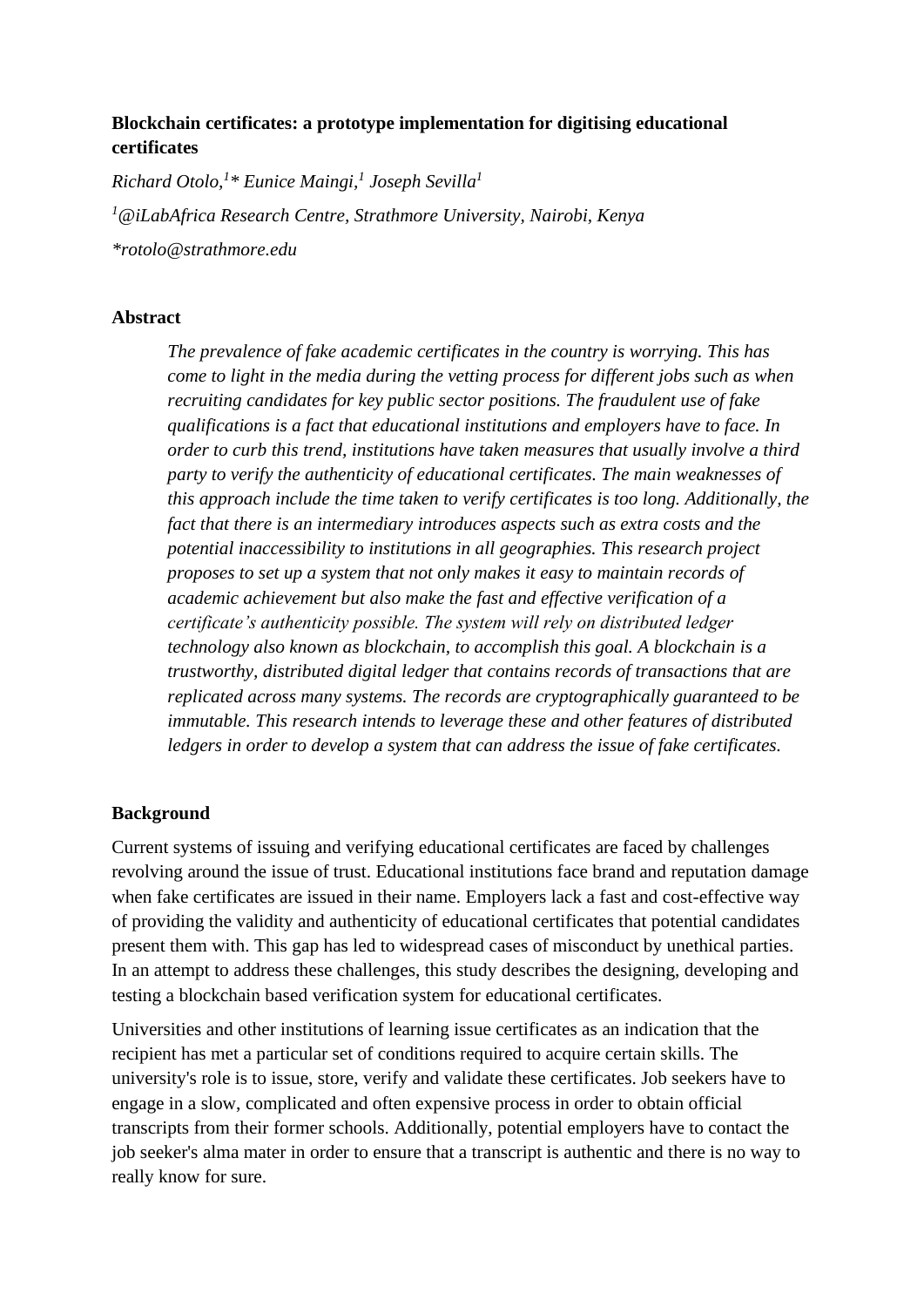Blockchain technology can be used to develop new systems that address these challenges. A blockchain is a ledger that records groups of transactions which are linked together cryptographically in a liner sequence. The transactions represent anything that can be represented digitally such as educational certificates. These transaction entries are transparent, permanent and searchable by members in a particular community. Thus, blockchain technology makes use of strong cryptography to make it easy to detect if an educational certificate is legitimate. Additionally, fraud can be eliminated through the use of public key infrastructure to authenticate both the issuing institution and the recipient of the certificate.

An example of how this would work is, a job seeker wanting to apply for a job through an employer's human resource system, would eventually paste a link to their certificate stored on a blockchain. The human resource system would then use an independent blockchain verification service to verify that the certificate is legitimate.

A certification system is a process by which a certificate is issued as proof of a certain claim. In education, certifications are issued as evidence of achievement of learning outcomes, instructor competence, evidence of meeting criteria and proof of authorization (Grech, Camilleri, & Inamorato, 2017). According to (Grech et al., 2017) the certification processes consist of three main steps:

- 1. *Issuing:* In this step, the claim, issuer, evidence, recipient, and signature are recorded onto a certificate. Additionally, this information can be stored in a centralized database of claims.
- 2. *Verification:* in this step, a third party verifies the authenticity of the certificate. This includes verification of security features built into the certificate such as a seal, verification with the original issuer or verification against a centralized database of claims hosted by a third party.
- 3. *Sharing:* in this step, the certificate recipient shares the certificate with a third party. Three ways of sharing certificates include directly transferring the certificate or its copy to the third party, storing it with a custodian authorized to share it, publishing it in a public registry where anyone can access it.

Traditional certification systems face a number of challenges. In order to verify a university diploma, both employers and job seekers have to contact the university or a third-party service to request for official transcripts. This method is both cumbersome and susceptible to fraud as well as costly since typically universities charge a handling fee for each transcript. For example, at the Massachusetts Institute of Technology, "the base cost for a transcript is \$ 8.00 with a \$2. 00 handling charge for each transcript ordered online (Office of the Registrar, n.d.).

Paper certificates are not immune to the risk of forgery; thus, the issuer must maintain a central database of all certificates issued. This necessitates building manual processes around maintaining the database and answering queries on the validity of certificates. Also, it is not possible to revoke a certificate once it has been issued without the permission of the owner (Grech et al., 2017). Digital certificates were created to address some of these challenges, but they also introduced new weaknesses.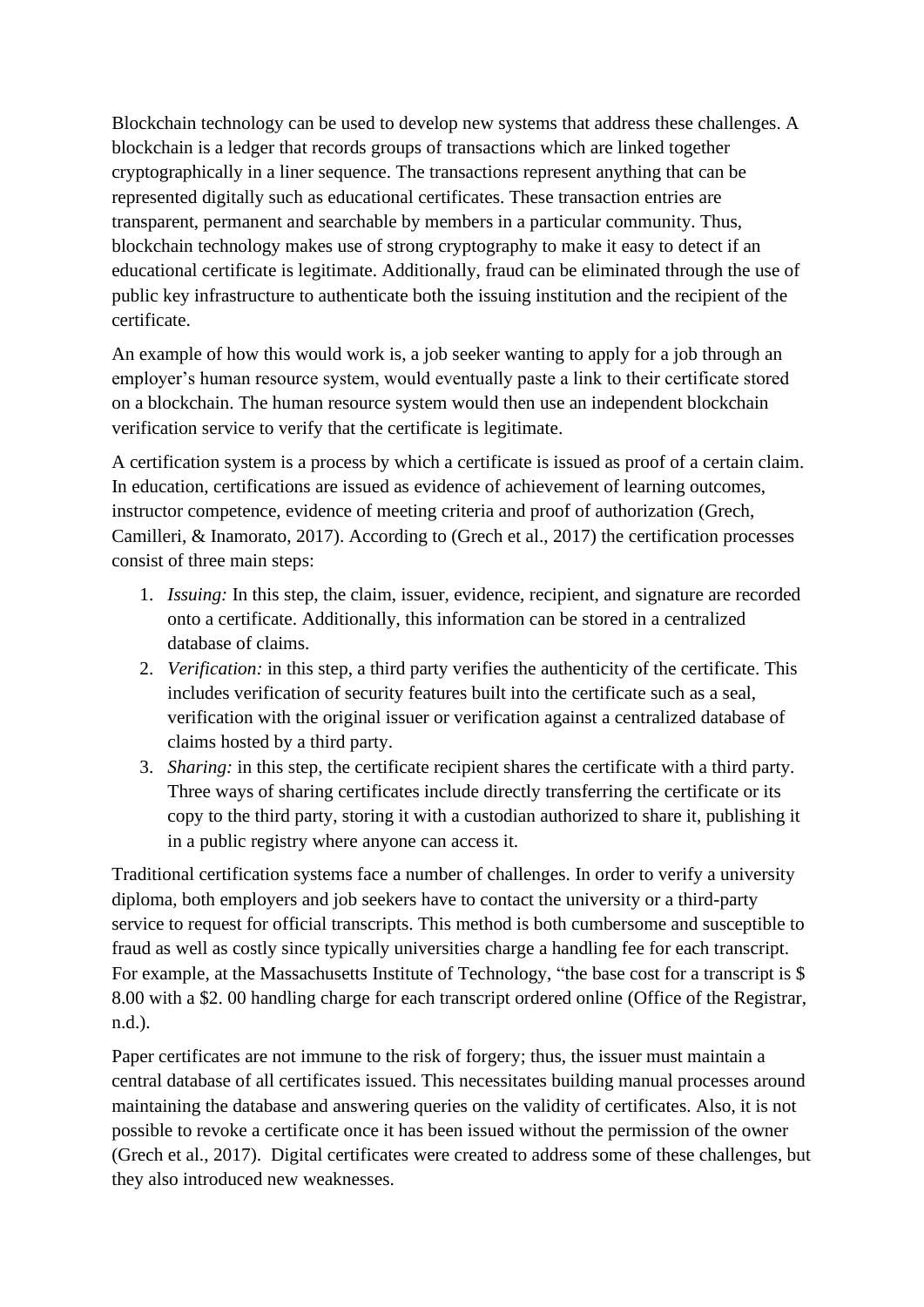They are subject to risks that affect their confidentiality, integrity, availability, and authenticity. Digital signatures, which require a third party, are necessary to guarantee the integrity of a certificate. Use of proprietary systems results in certificates that can only be used in specific software systems. Registries of digital certificates are at risk of cyber-attacks and data leaks, taking into account that a primary way people use to share digital certificates is email which is usually not secure (Grech et al., 2017).

These challenges point to the need for a more robust certification technology. In 2016, the MIT Media Lab released their blockchain based credential system and made it available for researchers to test. This study investigates how the use of the MIT system can be used to address the above challenges.

# **Method**

This section discusses the software methodology that will be used to design and implement a prototype of the blockchain based educational certificate management system.

The Agile software methodology was proposed by the Agile team in 2001. It describes how a team of software developers can deliver working software to users at regular short intervals called sprints (Dingsøyr, Nerur, Balijepally, & Moe, 2012). This project proposes to use four main phases from the framework as described below.

### *Requirements Gathering*

The goal of this phase is to find out what the functional and non-functional requirements of the system are. These requirements were gathered through a thorough review of the existing literature describing blockchain based educational certification systems. These are the capabilities, basic functions, and processes that the prototype is expected to perform. They include the following:

- i. Certificate Issuance: The prototype should allow a certificate issuing institution to sign and issue a certificate onto a blockchain.
- ii. Certificate Verification: the system should enable educational institutions, employers and other stakeholders to verify the authenticity and integrity of the certificates in question.
- iii. Certificate Viewing: the prototype should allow the certificates to be viewable via a web browser.

# *System Implementation*

This study used the Blockcerts open credentialing system (Blockcerts, n.d.-b) to build a prototype of a system that issues and verifies blockchain based educational certificates on a test network. The Blockcerts system was launched by Massachusetts Institute of Technology in collaboration with Learning Machine, is a Python-based framework makes use of opensource tools and libraries and a mobile app in order to build a decentralized certificate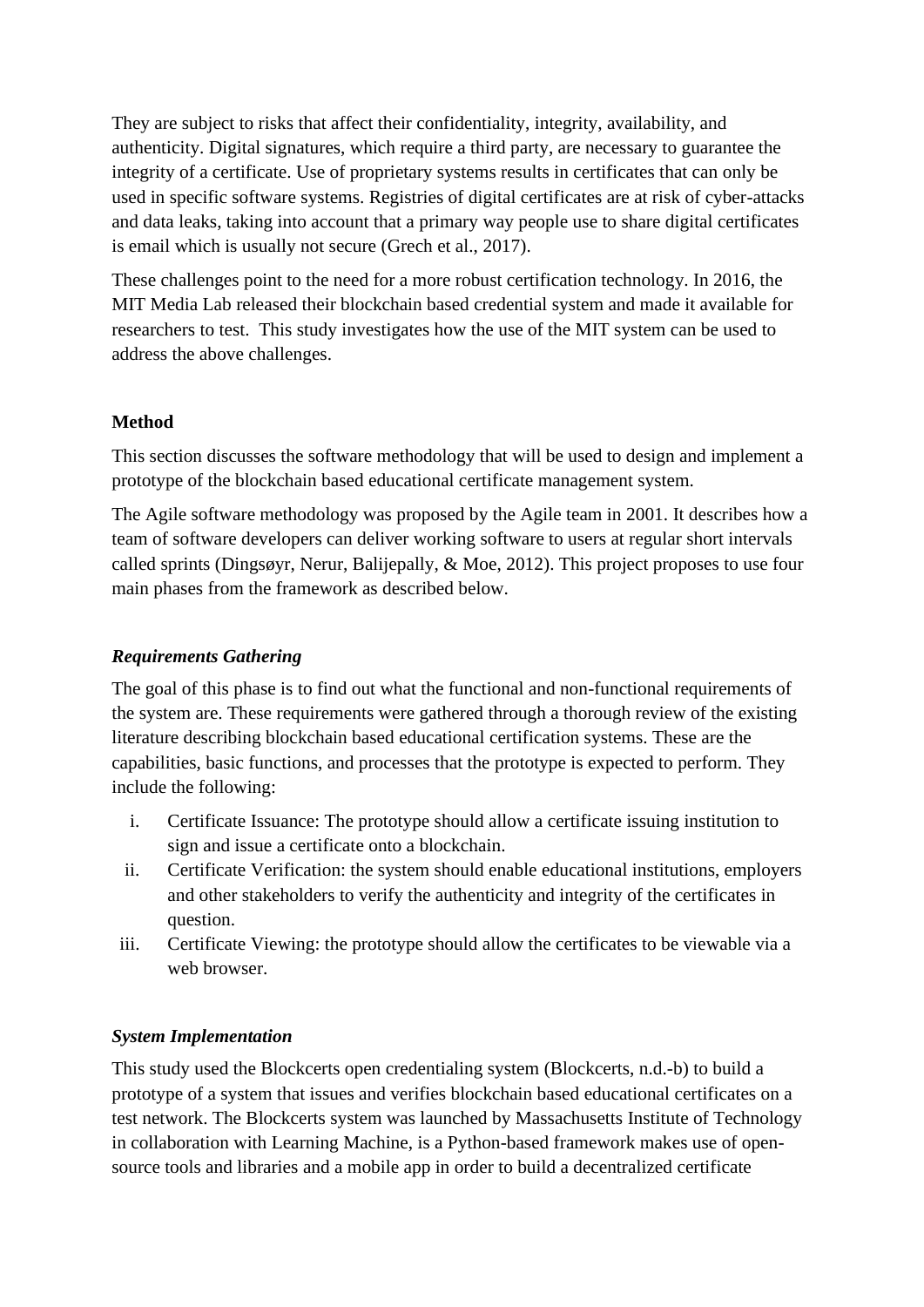verification ecosystem anchored on the Bitcoin blockchain. The framework has all the components needed for creating, issuing, viewing and verifying certificates across any blockchain.

An awarding institution using the Blockcerts system would release a credential by sending a Bitcoin transaction to a recipient student. A hash value of the certificate would be attached to the Bitcoin transaction. The framework then allows an independent verifier, such as an employer to verify the authenticity of a credential by accessing the hash value of the credential on the blockchain and comparing it with a local digital file. In order to avoid high transaction fees associated with sending each credential as a unique transaction, the MIT researchers merge the hash values into a Merkle tree and then publish the Merkle root to the blockchain (MIT Media Lab, 2016).

The section below discusses the implementation of the system from the viewpoint of the prototype workflow which shows how the system works from the user's point of view, the system and database architecture which show the engineering of the system and the coding implementation which describes the structure of the code.

#### *Prototype workflow*

To implement the design in the previous section, the workflow depicted in Figure 1 was created. There are three main actors, the issuer, the recipient and the verifier.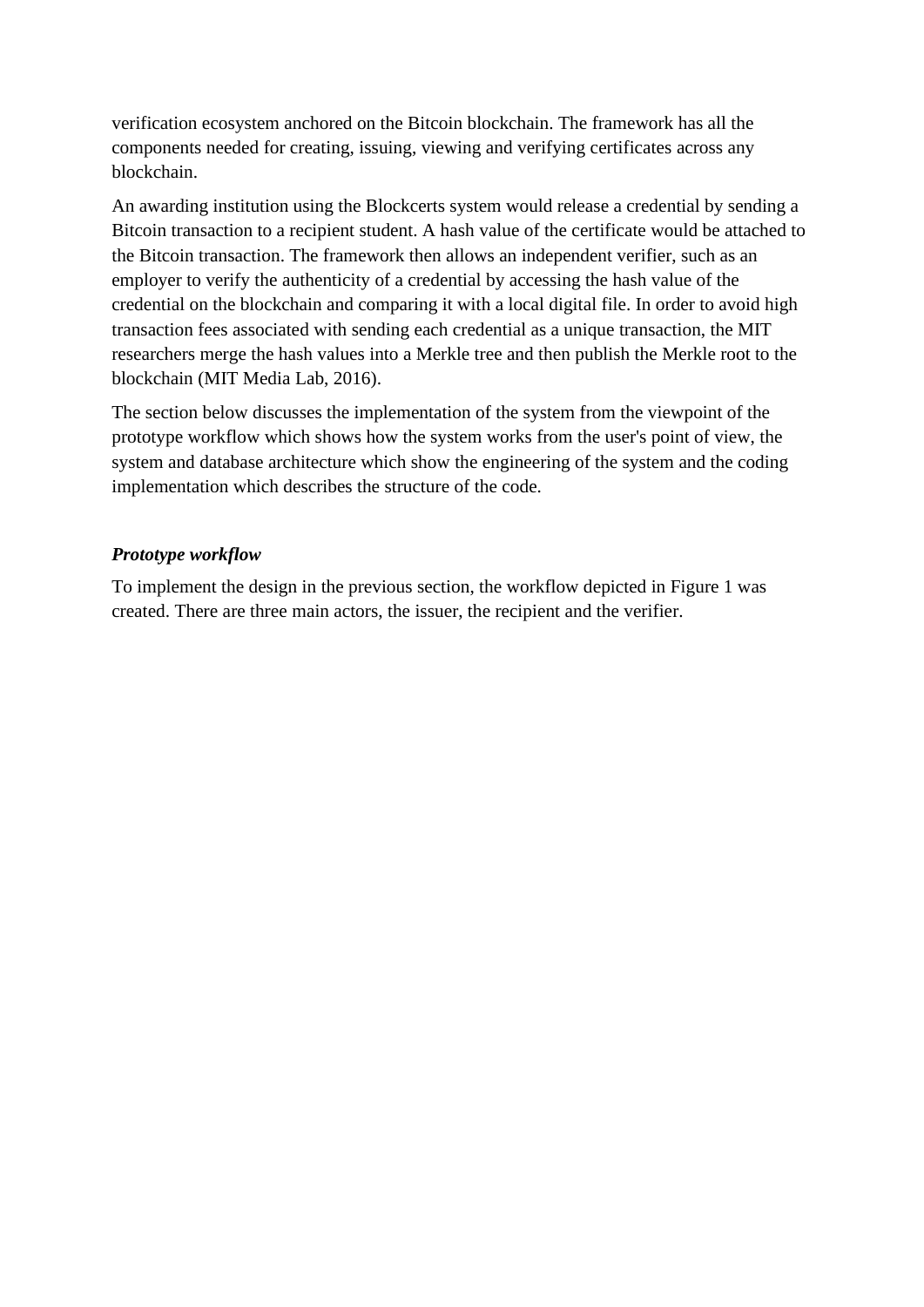

*Figure 5 Workflow of the blockchain based credential prototype*

The workflow is as follows: The school sends an email to a student inviting them to receive a blockchain based credential. The student responds by sending their public blockchain address. The school merges the credential with a transaction sent on the blockchain. The issuer then sends a JSON-based blockchain credential once the transaction is confirmed by miners on the blockchain. The recipient then provides the JSON-based certificate to an employer when he or she applies for a job. The employer verifies the certificate by checking the blockchain.

# *System and Database Architecture*

The system consists of four main components that handle the Blockchain certificate: issuing applications, verification applications, a local database and the blockchain as shown in Figure 2.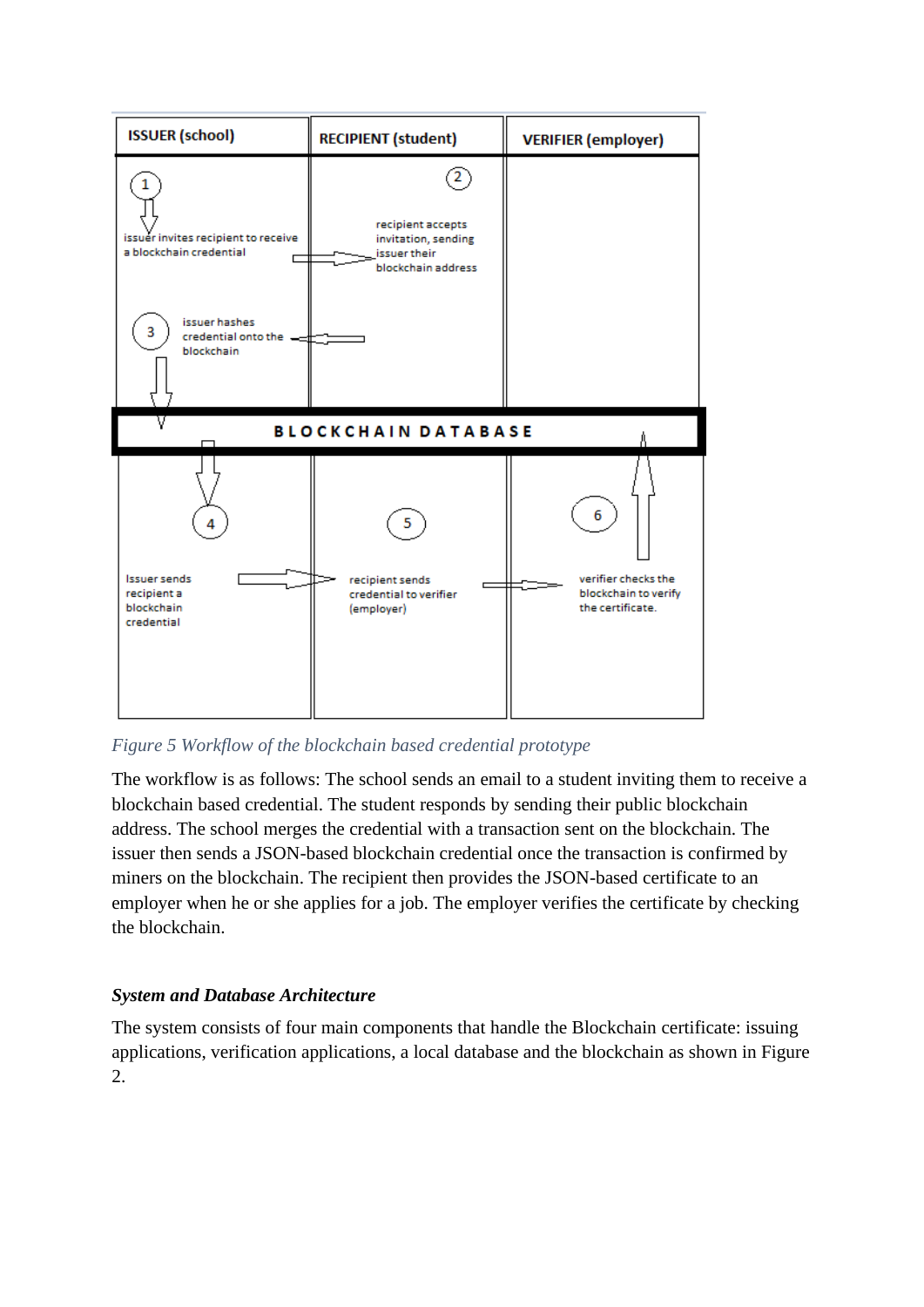| verification application          | issuing application |  |
|-----------------------------------|---------------------|--|
| <b>APIs</b>                       | Local               |  |
| <b>Blockchain (Shared ledger)</b> | <b>Database</b>     |  |

#### *Figure 6 System architecture*

The issuing applications are used to design certificate templates, instantiate a batch of certificates and to issue blockchain certificates. In this system, this process is carried out by two modules. The cert-tools module and the cert-issuer module.

The cert-tools module is used to design the digital certificate template and instantiate a batch of certificates. A digital certificate is a JSON file with the necessary fields needed for the cert-issuer module to place it on the blockchain. The cert-issuer module then takes these JSON files and issues them on the Bitcoin blockchain. It does this by creating a transaction on the Bitcoin blockchain from the issuing institution to the recipient. The transaction contains a hash of the certificate.

The verification modules enable anyone to verify the integrity and authenticity of the blockchain certificates. A Blockchain certificate consists of the content as well as other parameters needed for the verification process. Appendix A has an example of a blockchain certificate. The cert-viewer module is used to display and verify the blockchain certificate after they have been issued by the cert-issuer module. This is useful when running in a local test environment.

The Bitcoin blockchain itself acts as the distributed database that enforces trust and saves authentication data for thousands of certificates. The local database manages the actual JSON-based certificates. The Bitcoin network is divided into three networks. The main network where coins are traded as real currency, a test network called Testnet where coins with no associated value are traded and a regression network where coins are created instantly and are never to be traded.

The regtest mode only works with a local bitcoin node and acts as a private blockchain with the same basic rules as testnet. It allows complete control over the environment including when to create new blocks. At the time of this report, the Bitcoin Testnet is flooded with all possible inputs locked in unconfirmed transactions. Thus this study will rely on the regtest mode.

#### *Implementation*

To issue certificates a regtest-preconfigured bitcoin node is installed in a Docker container. Then an issuing address is created using the command bitcoin-cli getnewaddress. In regtest mode, it is possible to print fake bitcoin. These are then sent to the issuing address. The commands used for this are bitcoin-cli generate 101 and bitcoin-cli sendtoaddress \$issuer 5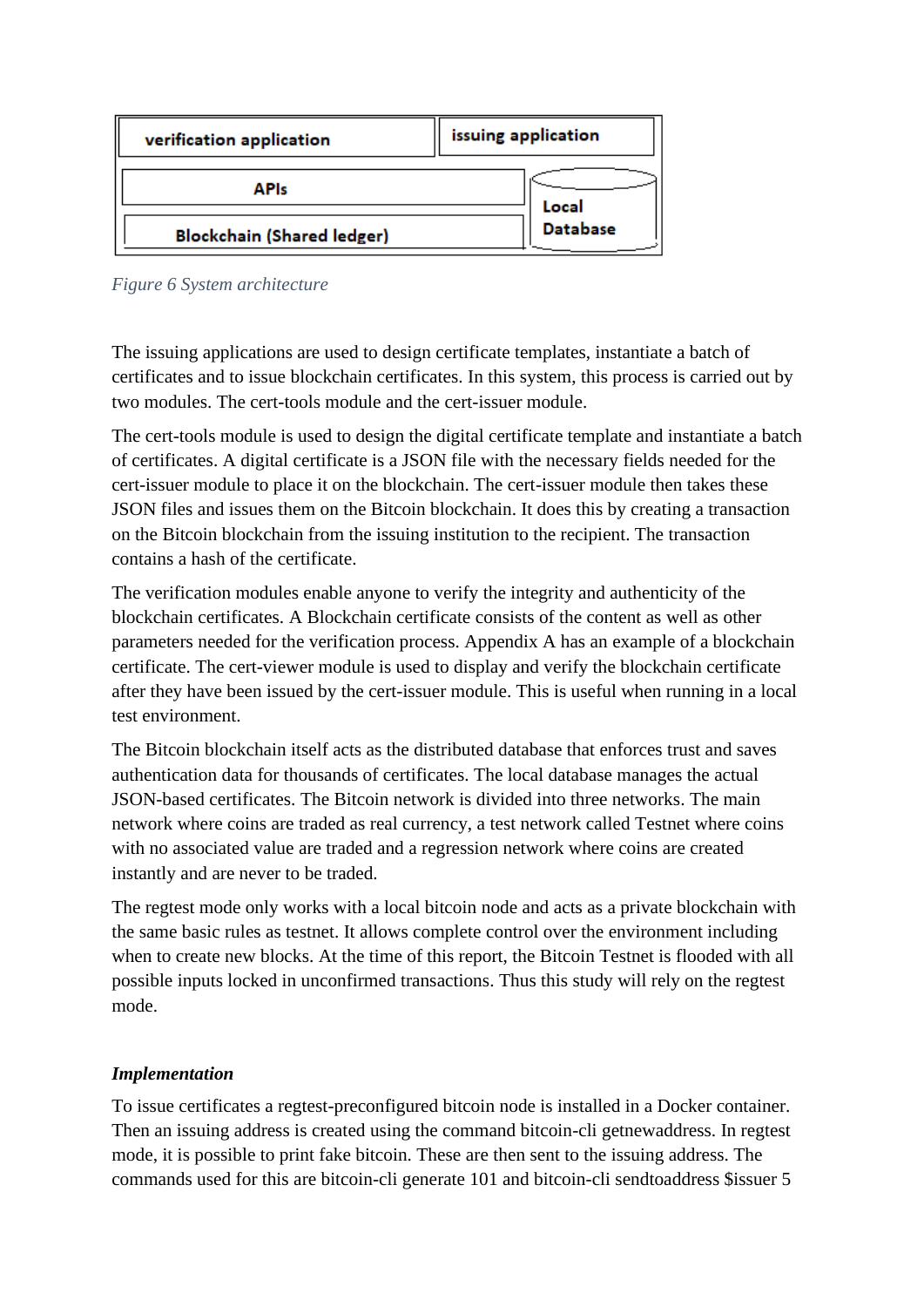respectively. Thereafter the certificates are issued to the blockchain using the cert-issuer module.

Figure 3 shows a sample of the code that was used to implement the cert-tools module. It is based on the Python programming language. The python code in the cert-tools module below is responsible for creating the certificate template based on a list of recipients input from a comma-separated values file. The cert-issuer module combines the issuer private key and a bit of cryptocurrency to issue certificates associated with the blockchain.

| $\Box$ blockchain-certificates / cert-tools   | 8<br><b>★ Star</b>                                                   | $\sqrt[6]{}$ Fork<br>15 | 33              |                                 |         |
|-----------------------------------------------|----------------------------------------------------------------------|-------------------------|-----------------|---------------------------------|---------|
| 1 Issues 2<br><> Code                         | 11 Pull requests 0<br><b>III</b> Projects 0<br><b>ILL</b> Insights   |                         |                 |                                 |         |
| cert-tools / cert tools /<br>Branch: master - |                                                                      |                         | Create new file | <b>Find file</b>                | History |
| guix77 fix displayHtml                        |                                                                      |                         |                 | Latest commit daggssf on Jun 28 |         |
| $\mathbf{r}$                                  |                                                                      |                         |                 |                                 |         |
| ■ _init_.py                                   | bump cert-core                                                       |                         |                 | 4 months ago                    |         |
| $\equiv$ create issuer.py                     | fix paths                                                            |                         |                 | a year ago                      |         |
| create_revocation_addresses.py                | uncompressed addresses no longer default. Add pycoin to requirements |                         |                 | 2 years ago                     |         |
| create_v1_2_certificate_template.py           | fix paths                                                            |                         |                 | a year ago                      |         |
| ■ create_v2_certificate_template.py           | fix displayHtml                                                      |                         |                 | 3 months ago                    |         |
| ■ create_v2_issuer.py                         | fix paths                                                            |                         |                 | a year ago                      |         |
| extract_links.py                              | V2 updates (#12)                                                     |                         |                 | 2 years ago                     |         |
| helpers.py                                    | fix paths                                                            |                         |                 | a year ago                      |         |
| $\Box$ instantiate v1 2 certificate batch.py  | fix paths                                                            |                         |                 | a year ago                      |         |
| instantiate_v2_certificate_batch.py           | human readable filenames, don't regenerate certs (#22)               |                         |                 | 11 months ago                   |         |
| sonpath_helpers.py                            | V2 updates (#12)                                                     |                         |                 | 2 years ago                     |         |

# *Figure 7 Project Code ("Blockcerts," n.d.-a)*

The cert-tools module was used to instantiate a batch of unsigned certificates. This involved putting the recipients in a CSV file containing the student names, bitcoin address and their email as shown in figure 4.

| Iname                      | <u>pubkey</u>                                           | lidentity               |
|----------------------------|---------------------------------------------------------|-------------------------|
| Eularia Landroth           | ecdsa-koblitz-pubkey:mtr98kany9G1XYNU74pRnfBQmaCg2FZLmc | eularia@landroth.org    |
| <b>Richard Otolo</b><br>∼∼ | ecdsa-koblitz-pubkey:mkwntSiQmc14H65YxwckLenxY3DsEpvFbe | rotolo@strathmore.edu   |
| Eunice Maingi              | ecdsa-koblitz-pubkey:maingiSiOmc14H65YxwckLenxY3DsEpvFb | lemaingi@strathmore.edu |

### *Figure 8 Recipient CSV file*

It is more efficient to issue certificates as a batch instead of one certificate per Bitcoin transaction. This requires that a Merkle tree of certificate hashes be built and the Merkle root, which is a 256-bit hash is registered as the OP\_RETURN field in the Bitcoin transaction and is stored on the Bitcoin blockchain.

The blockchain certificate verification process is carried out by the cert-verifier module. The cert-verifier module makes use of the verifier.py program that takes a blockchain certificate as its input. The verification process consists of several checks as follows:

• Verifying that the actual blockchain transaction used to issue the certificates exists.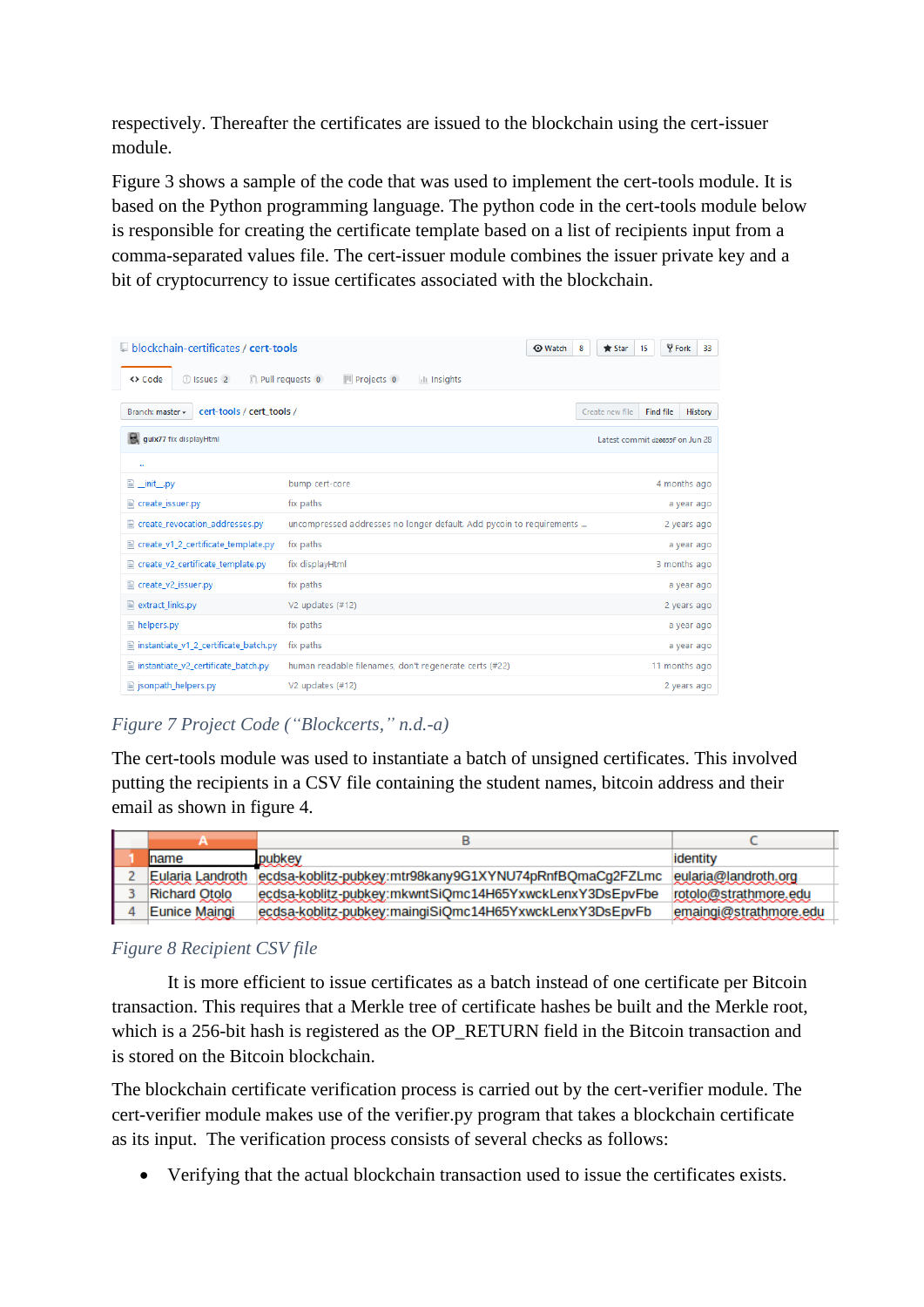- Cross-checking the public keys claimed by the issuer are the same as the ones on the blockchain and that they were valid at the time of issuance.
- Verifying that the certificate has not been revoked,
- Verifying certificate integrity by validating the Merkle proof in the certificate. This is done by comparing the Merkle root in the certificate and on the blockchain,
- Comparing the hash of the local certificate and that on the blockchain.

### *Ethical Considerations*

The respondents in this study were required to participate in this study based on their own free will. Respondents personal data was kept private and only used for analysis purposes.

# **Results**

The issuing public address, i.e. the address from which the blockchain certificates will be issued was generated using the bitcoin-cli getnewaddress command and it resulted in the following issuing address for the host institution mtXWDB6k5yC5v7TcwKZHB89SUp85yCKshy

In order to view the blockchain certificates that have been issued, the cert-viewer module is required. It has a cert-data folder into which the certificates are copied into. The cert-viewer module then makes use of a Flask web application to display and verify the blockchain certificates after they have been issued. Figure 5 shows an example of a blockchain certificate that was issued onto a blockchain and viewable on the local host on port 5000.



*Figure 9 Blockchain certificate issued in Bitcoin regtest mode*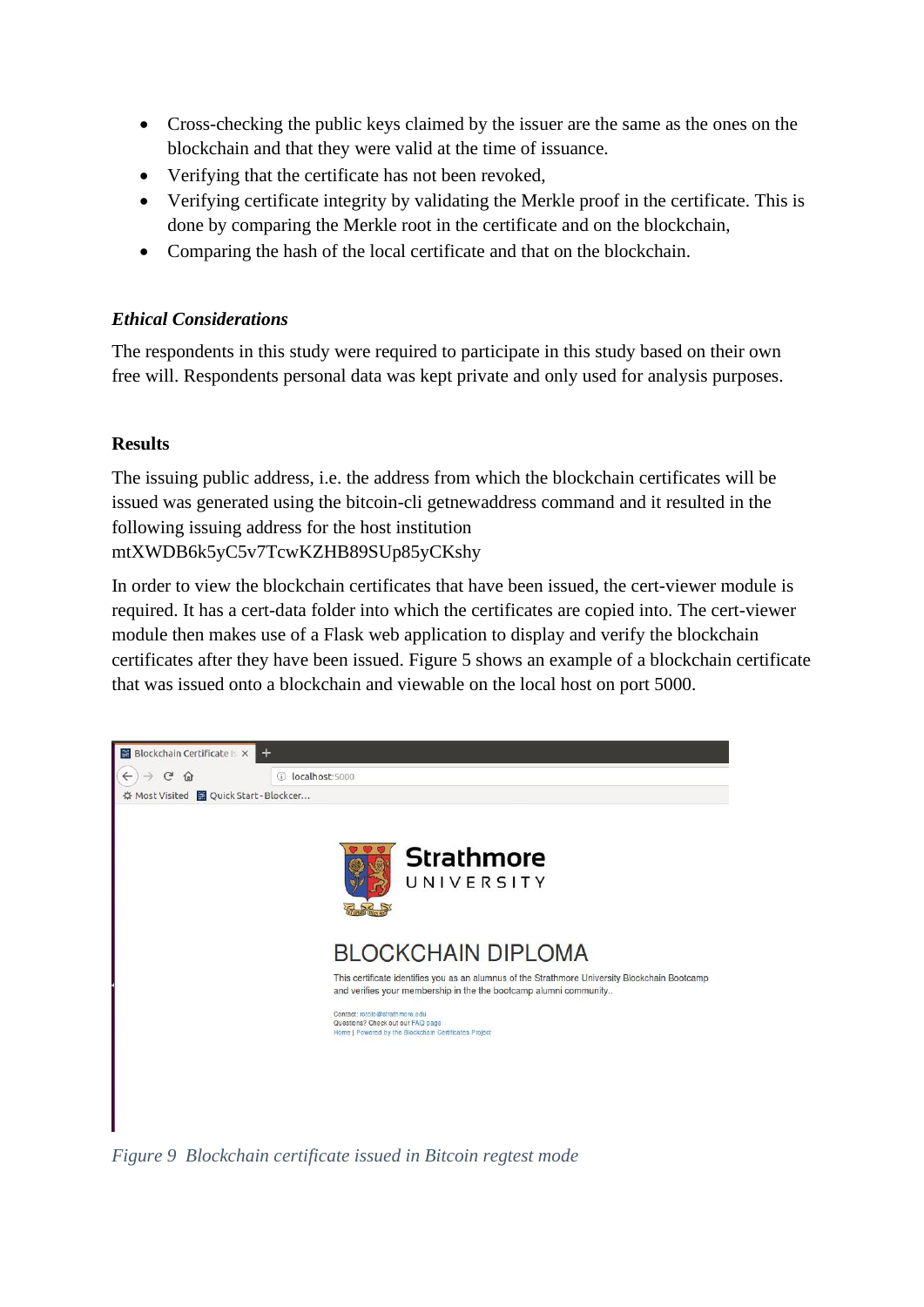The cert-verifier module code was used to check the validity of the blockchain certificates. Figure 6 and Figure 7 show the output for a legitimate and fake certificate after being run through the module.



*Figure 10 Legitimate Blockchain Certificate Verified*



*Figure 11 Illegitimate Blockchain Certificate*

### **Conclusion**

In this paper, a prototype implementation of issuing educational certificates to a test blockchain was demonstrated. The prototype was able to meet the requirements as stated in the beginning of the project.

Since the project was based on the regtest network of the Bitcoin blockchain, future work will focus on issuing certificates onto the main Bitcoin blockchain. Additionally, it will be of interest to investigate the implications of issuing to other types of blockchain platforms apart from the Bitcoin blockchain.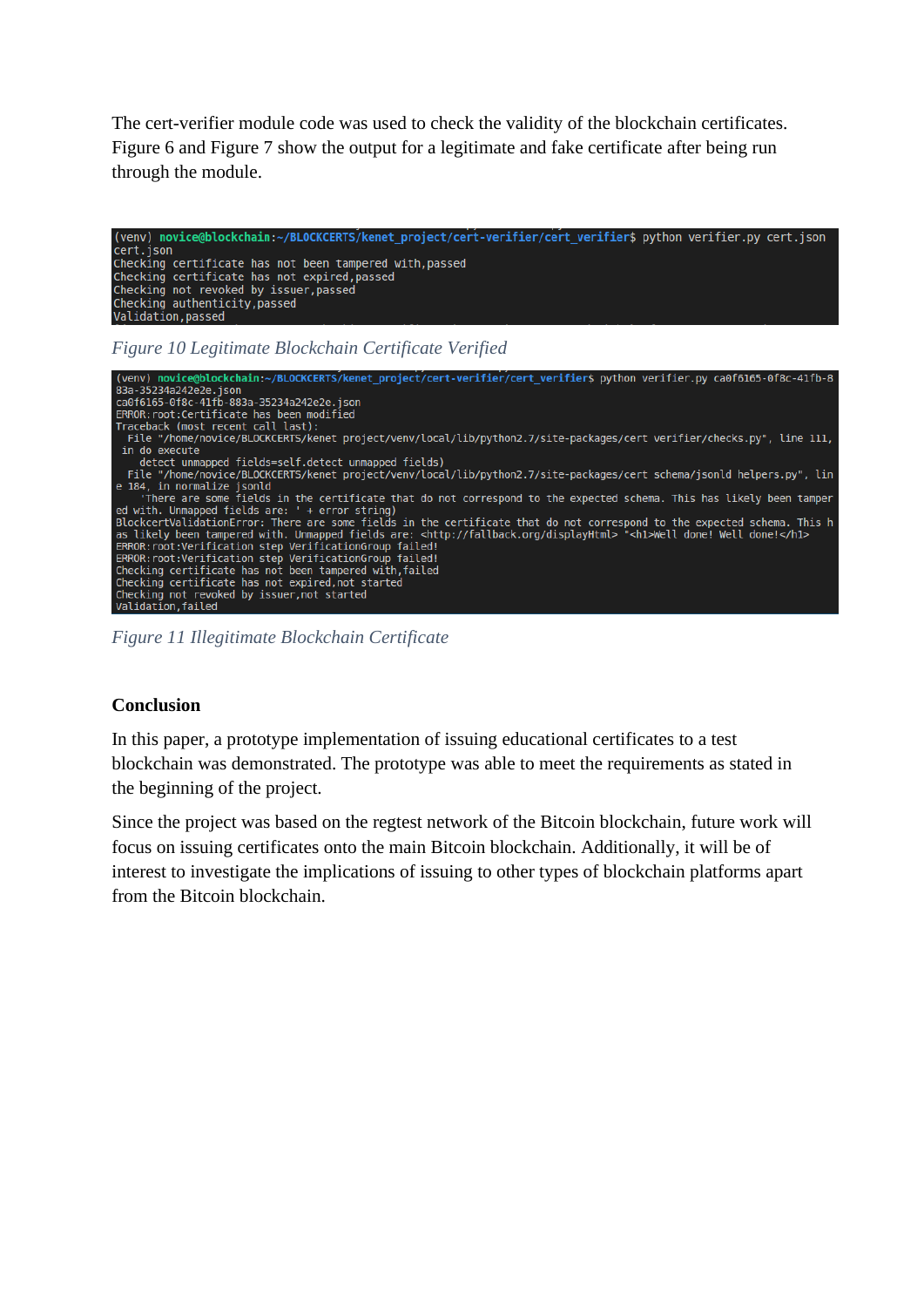Appendix A Blockchain Certificate Sample

Below is a sample of the Blockchain certificate that was issued on the regtest Bitcoin network.

```
 "issuedOn": "2018-09-10T16:23:48.394568+00:00",
 "recipientProfile": {
  "publicKey": "ecdsa-koblitz-pubkey:mtr98kany9G1XYNU74pRnfBQmaCg2FZLmc",
 "type": \lceil "RecipientProfile",
   "Extension"
  ],
  "name": "Eularia Landroth"
 },
"type": "Assertion",
 "badge": {
  "description": "Completion of Certifiaction in Blockchain Technology",
  "signatureLines": [
   {
   "jobTitle": "University Issuer",
   "image": "data:image/png;base64,ggg==",
    "type": [
     "SignatureLine",
     "Extension"
    ],
   "name": "Your signature"
   }
  ],
 "image": "data:image/png;base64,...Jggg==",
 "name": "Certificate of Accomplishment",
  "criteria": {
  "narrative": "pass the exam"
  },
 "type": "BadgeClass",
```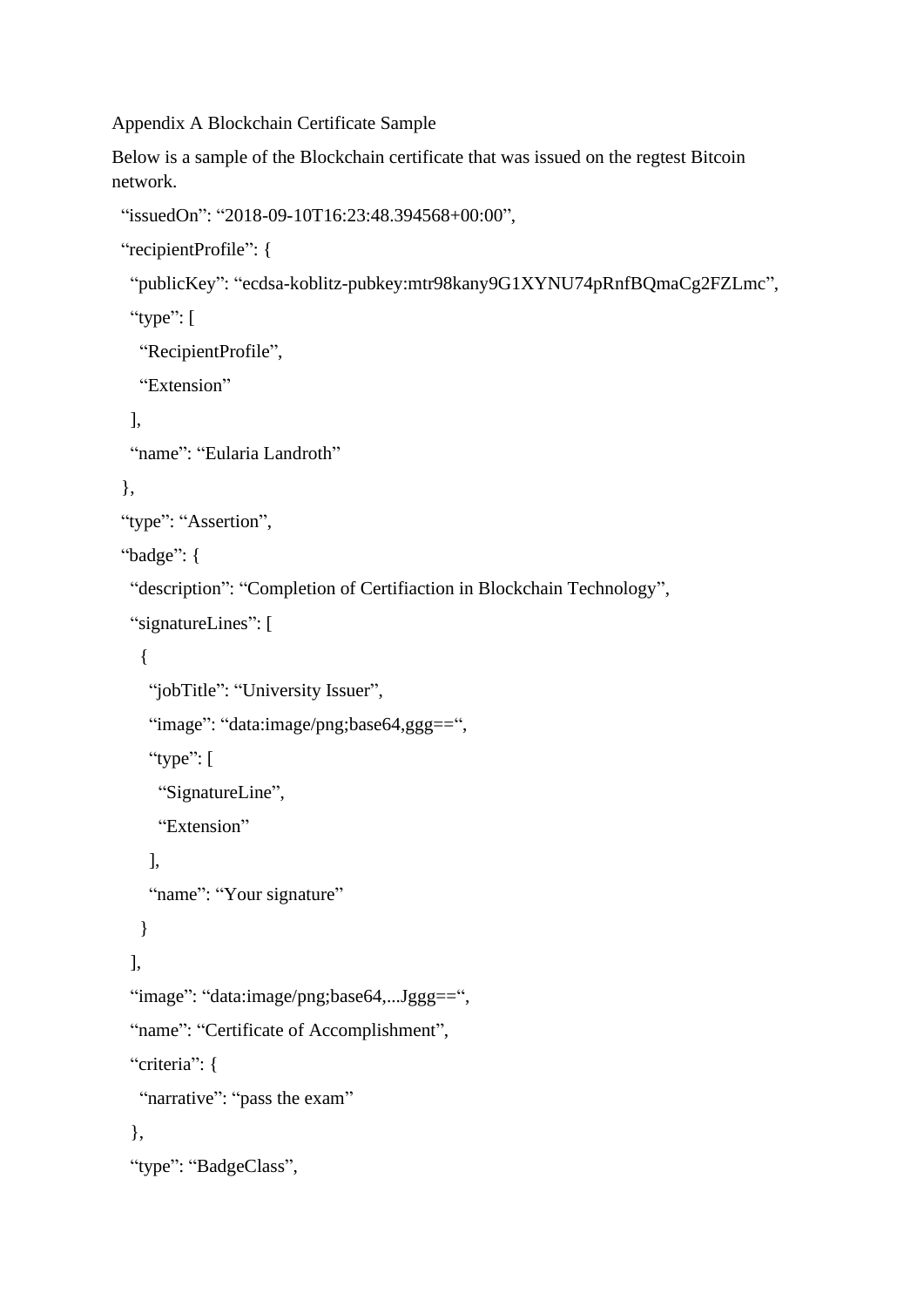```
 "id": "urn:uuid:82a4c9f2-3588-457b-80ea-da695571b8fc",
```
"issuer": {

```
"name": "Strathmore University",
```

```
"url": "https://www.strathmore.edu",
```

```
"image": "data:image/png;base64,iVBORw0KGgoAAA ....",
```

```
 "id": "https://www.blockcerts.org/samples/2.0/issuer-testnet.json",
```

```
 "revocationList": "https://www.blockcerts.org/samples/2.0/revocation-list-testnet.json",
```

```
"type": "Profile",
```

```
 "email": "info@strathmore.edu"
```

```
 }
```

```
 },
```

```
"verification": {
```

```
 "publicKey": "ecdsa-koblitz-pubkey:msBCHdwaQ7N2ypBYupkp6uNxtr9Pg76imj",
```

```
 "type": [
```

```
 "MerkleProofVerification2017",
```

```
 "Extension"
```

```
 ]
```

```
 },
```

```
 "@context": [
```

```
 "https://w3id.org/openbadges/v2",
```

```
 "https://w3id.org/blockcerts/v2"
```
],

```
 "displayHtml": "<h1>Well done! Well done!</h1>",
```

```
"recipient": {
```

```
"type": "email",
```

```
"hashed": false,
```

```
 "identity": "eularia@landroth.org"
```

```
 },
```

```
 "id": "urn:uuid:ca0f6165-0f8c-41fb-883a-35234a242e2e",
```

```
"signature": {
```

```
 "type": [
```

```
 "MerkleProof2017",
```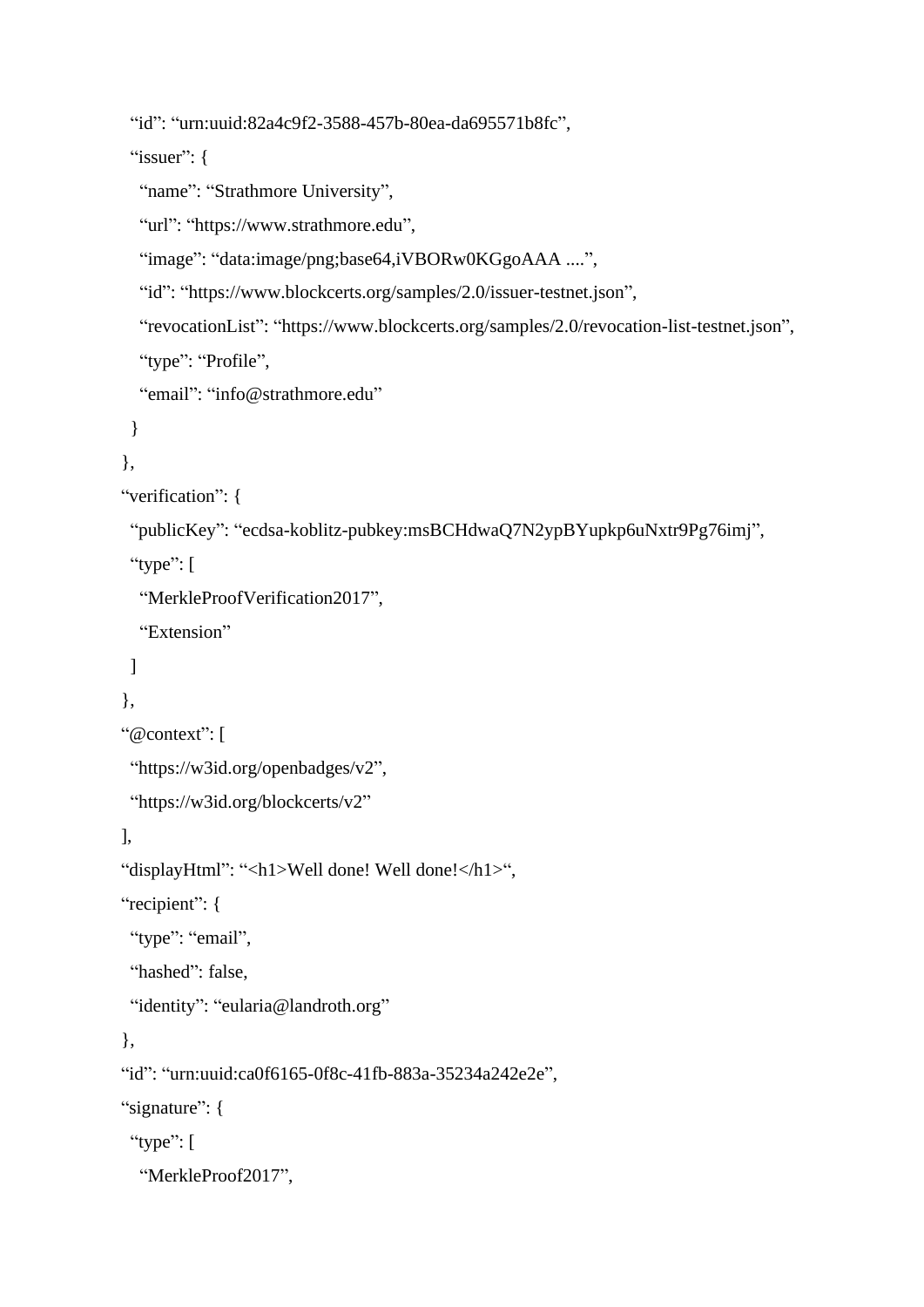```
 "Extension"
   ],
   "merkleRoot": 
"033ddbd052d13d492b5f5691f4a3bbe7e160d6eba960ed9d398f054f65c49bb8",
   "targetHash": 
"671301e0428d98b144f9f099341acf98320f863fa297e09c269b3aaf4bbc4bcc",
   "proof": [
    {
     "left": "f78f56b0abf872838b56f5ca7e9d440eff56322a7793b446d7b2763dbbdc55fb"
    }
   ],
  "anchors": [
    {
     "sourceId": 
"863424b01d98228821cf32d18288ec818f25c3e84e541d7bad5c32e6fbbdbe11",
    "type": "BTCOpReturn",
    "chain": "bitcoinRegtest"
    }
   ]
  }
}
```